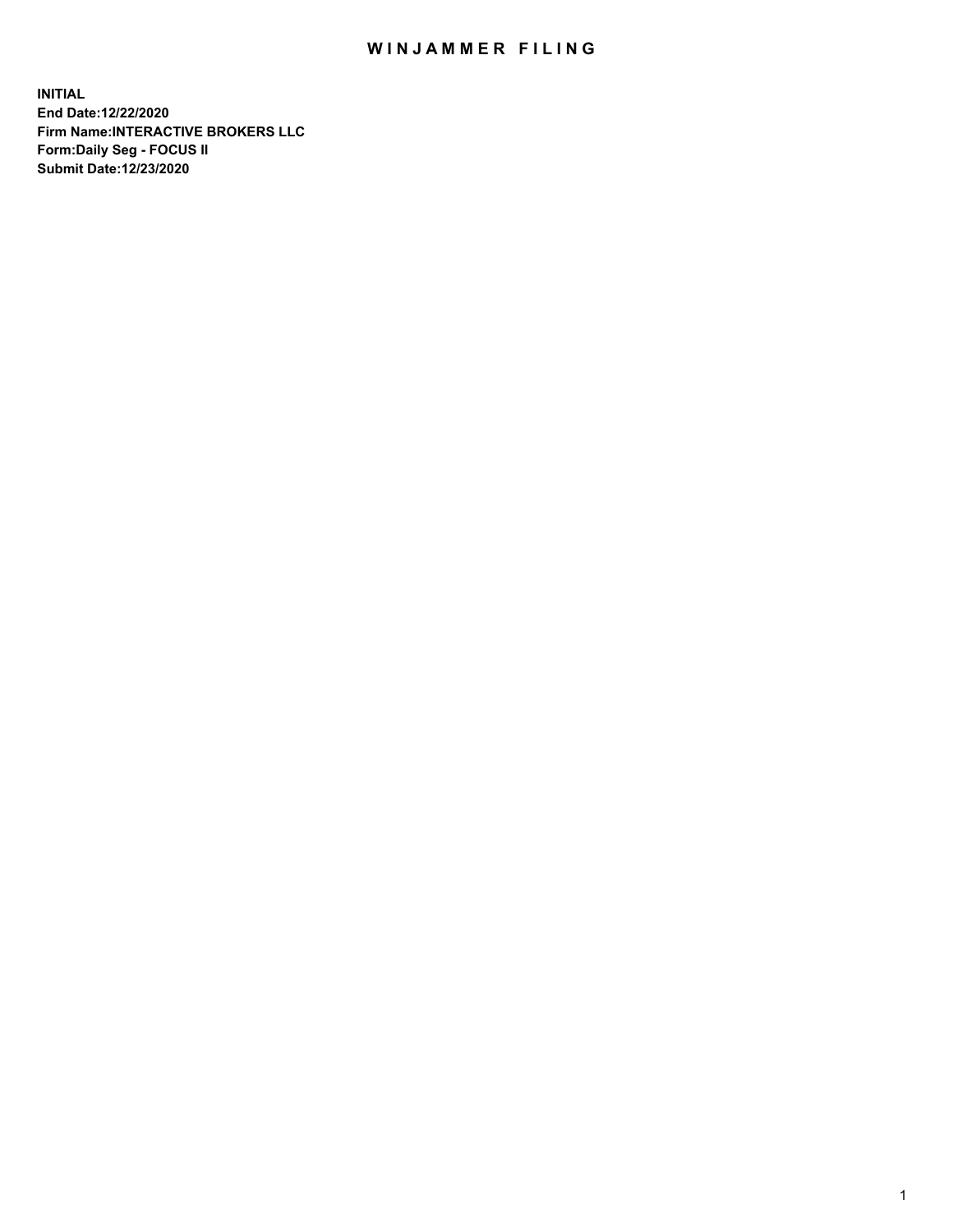**INITIAL End Date:12/22/2020 Firm Name:INTERACTIVE BROKERS LLC Form:Daily Seg - FOCUS II Submit Date:12/23/2020 Daily Segregation - Cover Page**

| Name of Company                                                                                                                                                                                                                                                                                                                | <b>INTERACTIVE BROKERS LLC</b>                                                  |  |
|--------------------------------------------------------------------------------------------------------------------------------------------------------------------------------------------------------------------------------------------------------------------------------------------------------------------------------|---------------------------------------------------------------------------------|--|
| <b>Contact Name</b>                                                                                                                                                                                                                                                                                                            | James Menicucci                                                                 |  |
| <b>Contact Phone Number</b>                                                                                                                                                                                                                                                                                                    | 203-618-8085                                                                    |  |
| <b>Contact Email Address</b>                                                                                                                                                                                                                                                                                                   | jmenicucci@interactivebrokers.c<br>om                                           |  |
| FCM's Customer Segregated Funds Residual Interest Target (choose one):<br>a. Minimum dollar amount: ; or<br>b. Minimum percentage of customer segregated funds required:%; or<br>c. Dollar amount range between: and; or<br>d. Percentage range of customer segregated funds required between:% and%.                          | <u>0</u><br>$\overline{\mathbf{0}}$<br>155,000,000 245,000,000<br><u>00</u>     |  |
| FCM's Customer Secured Amount Funds Residual Interest Target (choose one):<br>a. Minimum dollar amount: ; or<br>b. Minimum percentage of customer secured funds required:% ; or<br>c. Dollar amount range between: and; or<br>d. Percentage range of customer secured funds required between:% and%.                           | <u>0</u><br>$\overline{\mathbf{0}}$<br>80,000,000 120,000,000<br>0 <sub>0</sub> |  |
| FCM's Cleared Swaps Customer Collateral Residual Interest Target (choose one):<br>a. Minimum dollar amount: ; or<br>b. Minimum percentage of cleared swaps customer collateral required:% ; or<br>c. Dollar amount range between: and; or<br>d. Percentage range of cleared swaps customer collateral required between:% and%. | <u>0</u><br>$\underline{\mathbf{0}}$<br>0 <sub>0</sub><br>0 <sub>0</sub>        |  |

Attach supporting documents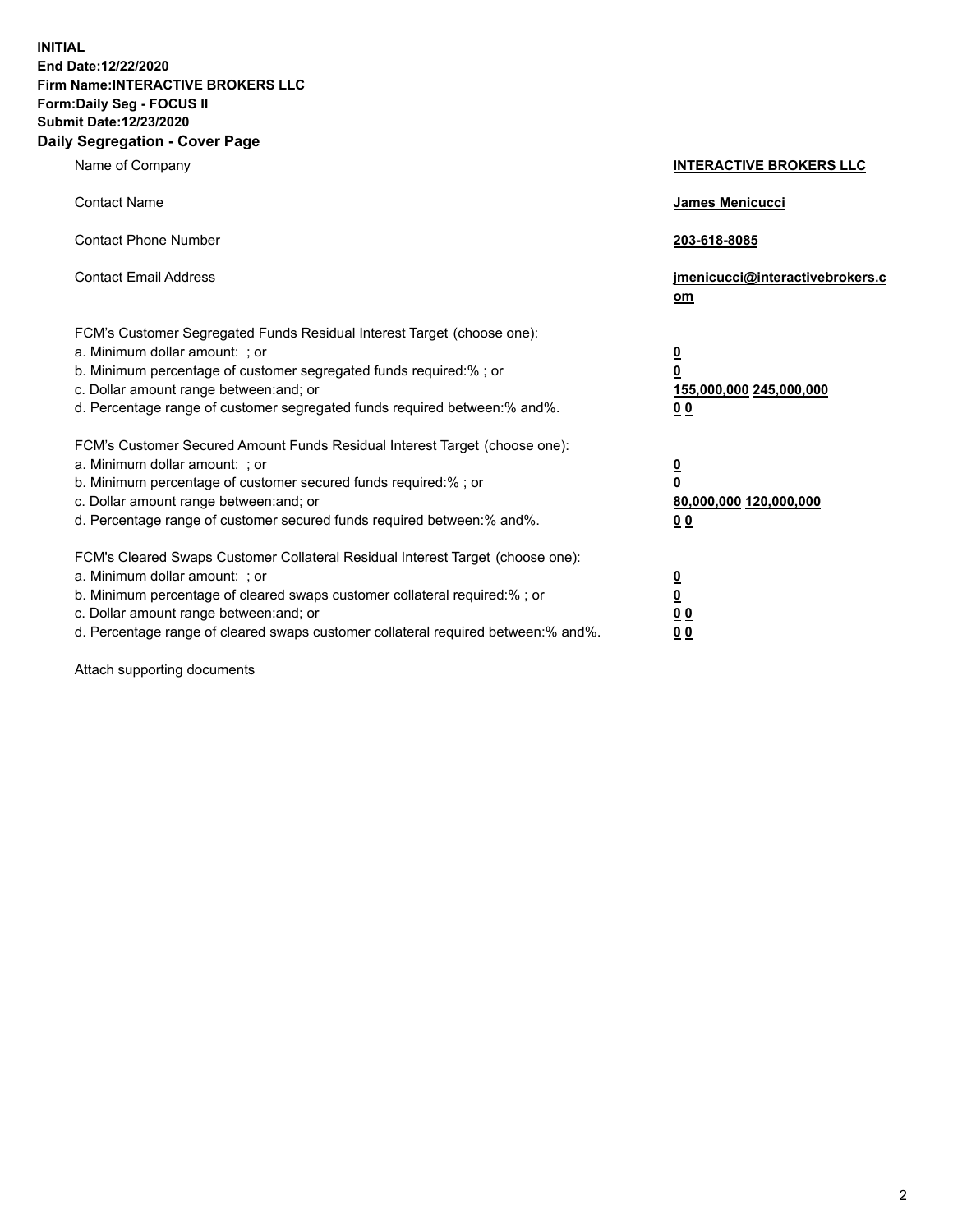**INITIAL End Date:12/22/2020 Firm Name:INTERACTIVE BROKERS LLC Form:Daily Seg - FOCUS II Submit Date:12/23/2020 Daily Segregation - Secured Amounts**

## Foreign Futures and Foreign Options Secured Amounts Amount required to be set aside pursuant to law, rule or regulation of a foreign government or a rule of a self-regulatory organization authorized thereunder **0** [7305] 1. Net ledger balance - Foreign Futures and Foreign Option Trading - All Customers A. Cash **549,873,202** [7315] B. Securities (at market) **0** [7317] 2. Net unrealized profit (loss) in open futures contracts traded on a foreign board of trade **4,421,947** [7325] 3. Exchange traded options a. Market value of open option contracts purchased on a foreign board of trade **128,671** [7335] b. Market value of open contracts granted (sold) on a foreign board of trade **-60,715** [7337] 4. Net equity (deficit) (add lines 1. 2. and 3.) **554,363,105** [7345] 5. Account liquidating to a deficit and account with a debit balances - gross amount **12,690** [7351] Less: amount offset by customer owned securities **0** [7352] **12,690** [7354] 6. Amount required to be set aside as the secured amount - Net Liquidating Equity Method (add lines 4 and 5) **554,375,795** [7355] 7. Greater of amount required to be set aside pursuant to foreign jurisdiction (above) or line 6. **554,375,795** [7360] FUNDS DEPOSITED IN SEPARATE REGULATION 30.7 ACCOUNTS 1. Cash in banks A. Banks located in the United States **65,361,522** [7500] B. Other banks qualified under Regulation 30.7 **0** [7520] **65,361,522** [7530] 2. Securities A. In safekeeping with banks located in the United States **449,957,000** [7540] B. In safekeeping with other banks qualified under Regulation 30.7 **0** [7560] **449,957,000** [7570] 3. Equities with registered futures commission merchants A. Cash **0** [7580] B. Securities **0** [7590] C. Unrealized gain (loss) on open futures contracts **0** [7600] D. Value of long option contracts **0** [7610] E. Value of short option contracts **0** [7615] **0** [7620] 4. Amounts held by clearing organizations of foreign boards of trade A. Cash **0** [7640] B. Securities **0** [7650] C. Amount due to (from) clearing organization - daily variation **0** [7660] D. Value of long option contracts **0** [7670] E. Value of short option contracts **0** [7675] **0** [7680] 5. Amounts held by members of foreign boards of trade A. Cash **176,330,103** [7700] B. Securities **0** [7710] C. Unrealized gain (loss) on open futures contracts **1,738,904** [7720] D. Value of long option contracts **128,671** [7730] E. Value of short option contracts **-60,715** [7735] **178,136,963** [7740] 6. Amounts with other depositories designated by a foreign board of trade **0** [7760] 7. Segregated funds on hand **0** [7765] 8. Total funds in separate section 30.7 accounts **693,455,485** [7770] 9. Excess (deficiency) Set Aside for Secured Amount (subtract line 7 Secured Statement Page 1 from Line 8) **139,079,690** [7380] 10. Management Target Amount for Excess funds in separate section 30.7 accounts **80,000,000** [7780] 11. Excess (deficiency) funds in separate 30.7 accounts over (under) Management Target **59,079,690** [7785]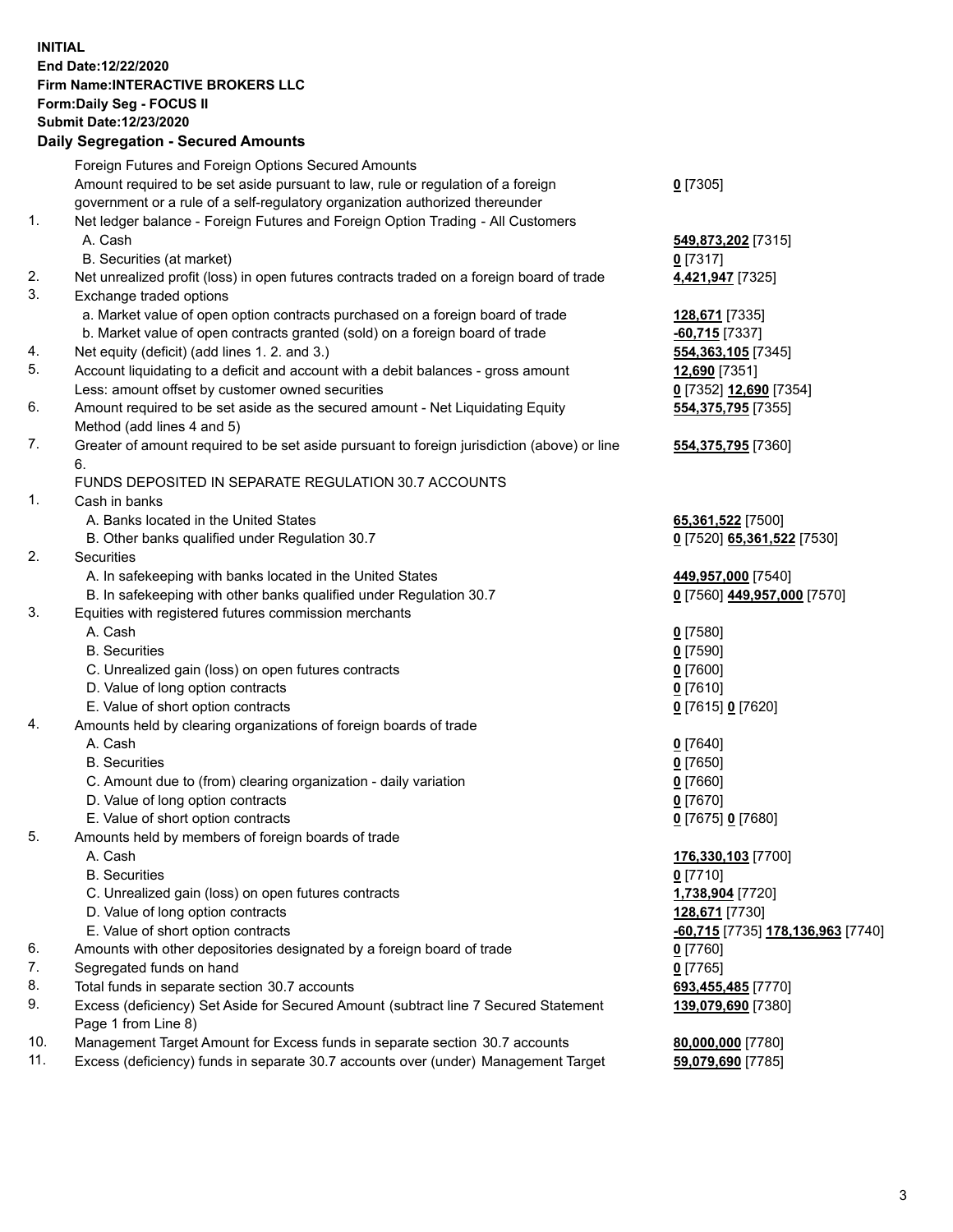**INITIAL End Date:12/22/2020 Firm Name:INTERACTIVE BROKERS LLC Form:Daily Seg - FOCUS II Submit Date:12/23/2020 Daily Segregation - Segregation Statement** SEGREGATION REQUIREMENTS(Section 4d(2) of the CEAct) 1. Net ledger balance A. Cash **5,387,947,800** [7010] B. Securities (at market) **0** [7020] 2. Net unrealized profit (loss) in open futures contracts traded on a contract market **202,313,254** [7030] 3. Exchange traded options A. Add market value of open option contracts purchased on a contract market **242,857,915** [7032] B. Deduct market value of open option contracts granted (sold) on a contract market **-205,300,333** [7033] 4. Net equity (deficit) (add lines 1, 2 and 3) **5,627,818,636** [7040] 5. Accounts liquidating to a deficit and accounts with debit balances - gross amount **5,007,906** [7045] Less: amount offset by customer securities **0** [7047] **5,007,906** [7050] 6. Amount required to be segregated (add lines 4 and 5) **5,632,826,542** [7060] FUNDS IN SEGREGATED ACCOUNTS 7. Deposited in segregated funds bank accounts A. Cash **1,500,618,553** [7070] B. Securities representing investments of customers' funds (at market) **2,333,671,510** [7080] C. Securities held for particular customers or option customers in lieu of cash (at market) **0** [7090] 8. Margins on deposit with derivatives clearing organizations of contract markets A. Cash **5,579,487** [7100] B. Securities representing investments of customers' funds (at market) **1,963,113,777** [7110] C. Securities held for particular customers or option customers in lieu of cash (at market) **0** [7120] 9. Net settlement from (to) derivatives clearing organizations of contract markets **8,309,565** [7130] 10. Exchange traded options A. Value of open long option contracts **242,758,234** [7132] B. Value of open short option contracts **-205,269,297** [7133] 11. Net equities with other FCMs A. Net liquidating equity **0** [7140] B. Securities representing investments of customers' funds (at market) **0** [7160] C. Securities held for particular customers or option customers in lieu of cash (at market) **0** [7170] 12. Segregated funds on hand **0** [7150] 13. Total amount in segregation (add lines 7 through 12) **5,848,781,829** [7180] 14. Excess (deficiency) funds in segregation (subtract line 6 from line 13) **215,955,287** [7190] 15. Management Target Amount for Excess funds in segregation **155,000,000** [7194]

16. Excess (deficiency) funds in segregation over (under) Management Target Amount Excess

**60,955,287** [7198]